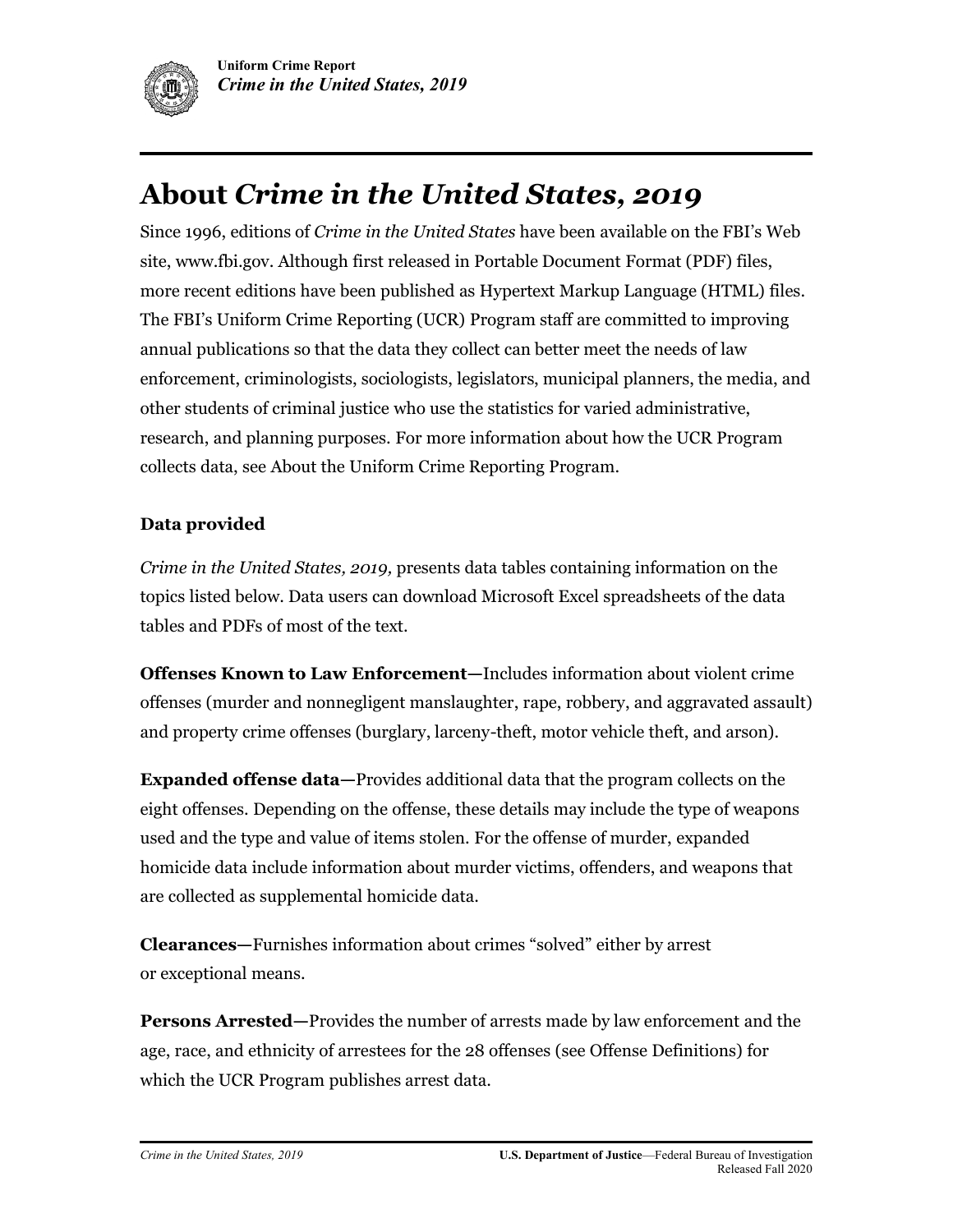**[Police Employee Data](link%20to%20Police%20Employee%20Page)**—Supplies information regarding sworn officers and civilian law enforcement personnel.

#### **Agency counts**

The table below shows the number of law enforcement agencies eligible to participate in the UCR Program within each population group for 2019. Information published in *Crime in the United States, 2019,* reflects data from these agencies.

| <b>Population Group</b>                                | Number of<br><b>Agencies</b> | <b>Population Covered</b> |
|--------------------------------------------------------|------------------------------|---------------------------|
| I (250,000 inhabitants and more)                       | 88                           | 64,003,500                |
| II $(100,000 \text{ to } 249,999 \text{ inhabitants})$ | 230                          | 33,897,711                |
| III $(50,000 \text{ to } 99,999 \text{ inhabitants})$  | 503                          | 35,110,698                |
| IV $(25,000 \text{ to } 49,999 \text{ inhabitants})$   | 927                          | 32,059,200                |
| $V(10,000 \text{ to } 24,999 \text{ inhabitants})$     | 1,932                        | 30,716,223                |
| VI (Less than 10,000 inhabitants) $1, 2$               | 9,901                        | 26,406,623                |
| VIII (Nonmetropolitan County) <sup>2</sup>             | 2,230                        | 78,906,132                |
| IX (Metropolitan County) <sup>2</sup>                  | 2,856                        | 27,139,436                |
| Total                                                  | 18,667                       | 328, 239, 523             |

<sup>1</sup>Includes universities and colleges to which no population is attributed.

<sup>2</sup>Includes state police to which no population is attributed.

## **National Incident-Based Reporting System (NIBRS) participation**

In 2019, approximately 51 percent of the law enforcement agencies that participated in the UCR Program submitted their data via NIBRS. The populations of these agencies represented approximately 46 percent of the population covered by agencies that submitted data to the UCR Program. Of the 39 states that the FBI has certified to report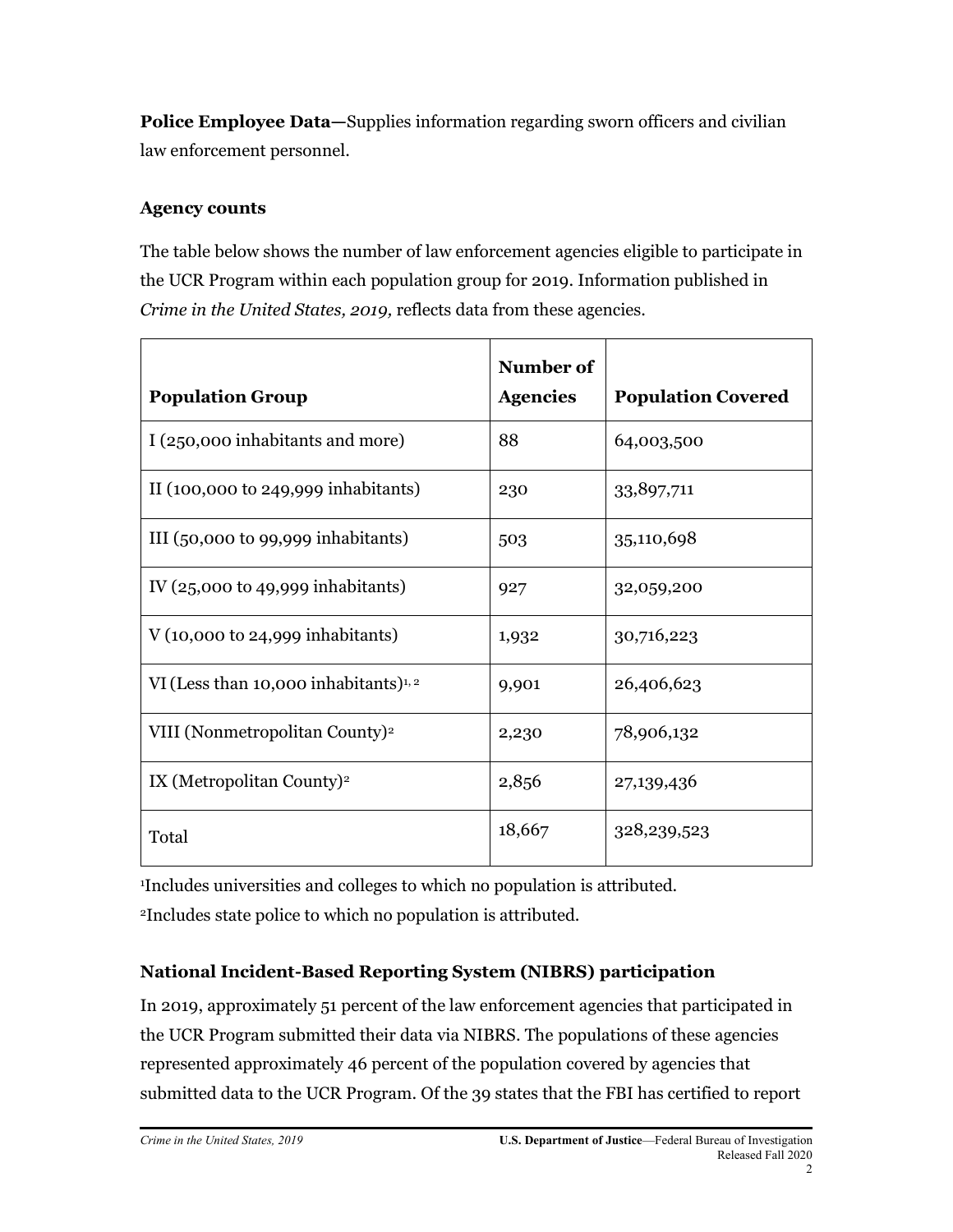via NIBRS, 18 states submitted 100% of their data via NIBRS; the other NIBRS-certified states submitted data through both NIBRS and the Summary Reporting System. Among states still working toward NIBRS-certification, a few agencies submitted NIBRS data through direct contributions to the FBI.

As recommended by the Criminal Justice Information Services Advisory Policy Board and approved by the FBI Director, "The FBI UCR Program will transition to a NIBRSonly data collection by January 1, 2021…." The change from summary statistics to NIBRS will improve the overall crime data collection and provide a more detailed accounting of crime. While the number of NIBRS participants has increased slightly over the last few years, the FBI anticipates much greater growth in the 2020 and 2021 reporting years as thousands of law enforcement agencies fulfill their current commitments to transition to NIBRS by January 1, 2021.

## **What do you think?**

The E-Government Act of 2002 (E-Gov), enacted by Congress, promotes more efficient uses of information technology by the federal government. This Web publication is a result of the UCR Program's response to that act. We welcome your feedback via our evaluation form. Your comments will help us improve the presentation of future releases of *Crime in the United States.*

# **What you won't find in this publication**

**Rankings by crime levels—**Any comparisons of crime among different locales should take into consideration numerous other factors besides the areas' crime statistics. Therefore, the UCR Program does not provide rankings of localities by crime levels. [Caution Against Ranking](Link%20to%20Cautions%20Against%20Ranking%20page) provides more details concerning the proper use of UCR statistics.

**Information about unreported crime—***Crime in the United States* features data collected from law enforcement agencies regarding only those offenses known to police. However, the Bureau of Justice Statistics (BJS), another agency within the Department of Justice, administers the National Crime Victimization Survey (NCVS). Using data from the NCVS, the BJS publishes information regarding crimes not reported to the